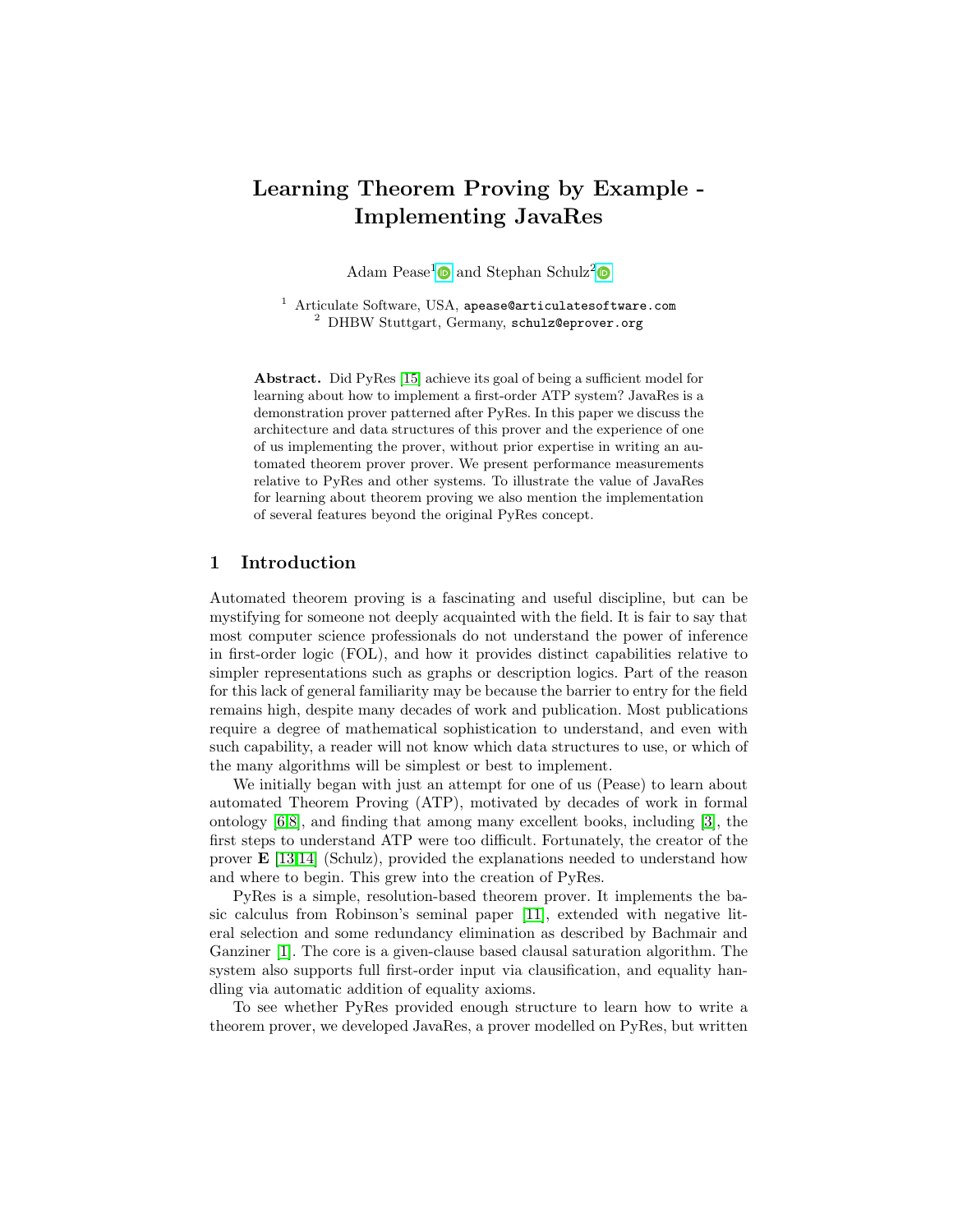in Java. We also used JavaRes as a basis to show implementation of several extensions to a baisc prover. We believe that the lessons learned in the overall process, now incorporated into the two provers, provide a suitable platform for ATP education.

JavaRes is open source and all code and data is available at [https://github.](https://github.com/ontologyportal/JavaRes) [com/ontologyportal/JavaRes](https://github.com/ontologyportal/JavaRes).

# 2 Programming Language and Software Engineering Considerations

One lesson learned is that with code as complex as theorem proving code, unless there is full understanding of the algorithm and expected results, catching problems can be very challenging. Minor coding errors can be magnified since it is hard to know where to look in system output for problems, and system output can be very large in a combinatorially explosive search space. Several such issues occurred in the construction of JavaRes. In one case literals were not initialized as to whether literal selection had considered them suitable for inference. Copies were created of literals that included their literal selection flag, rather than reinitializing them by default as true. This problem didn't cause any errors, just failure to prove certain theorems (but not others) and therefore wasn't obvious in simple examples and unit tests. Another problem resulted from a typo in the subsumption code, where the variable 'subsumed' was mistyped as 'subsumer'. Even meaningful variable names can be a problem if they are very similar to others. A more serious case of a variable naming issue that was present in a test case was having variables named l1, ll and ll1 which could be easily confused in most fonts.

We started work on JavaRes at CADE in 2011 and mostly kept the Java and Python versions in sync, working one day a week together for a period of a year. Then there was a gap of 8 years and a final push to bring JavaRes up to date with PyRes, consisting of two months of half-time effort for one of us, plus occasional coaching and some intensive debugging at the end. This experience indicates that implementing a basic prover patterned after PyRes should be feasible, at least in terms of the time commitment involved, as a graduate semester project after an introductory course in logic.

The code base of JavaRes is significantly larger (measured in lines of code) than that of PyRes.Java is more verbose than Python. Verbosity is a doubleedged sword. Short code is easier to read and to understand, as long as it is not cryptic. On the other hand more verbose code may be more self documenting. Efforts to teach ATP from these two systems may tell us which is better for students.

While PyRes is intended as a fairly minimal example of an ATP system, we use JavaRes as a springboard for implementing additional features and alternative algorithms.

As a result of these two issues, JavaRes is 19,334 total lines of code, versus 8553 lines for PyRes (including comments, docstrings, and unit tests). If we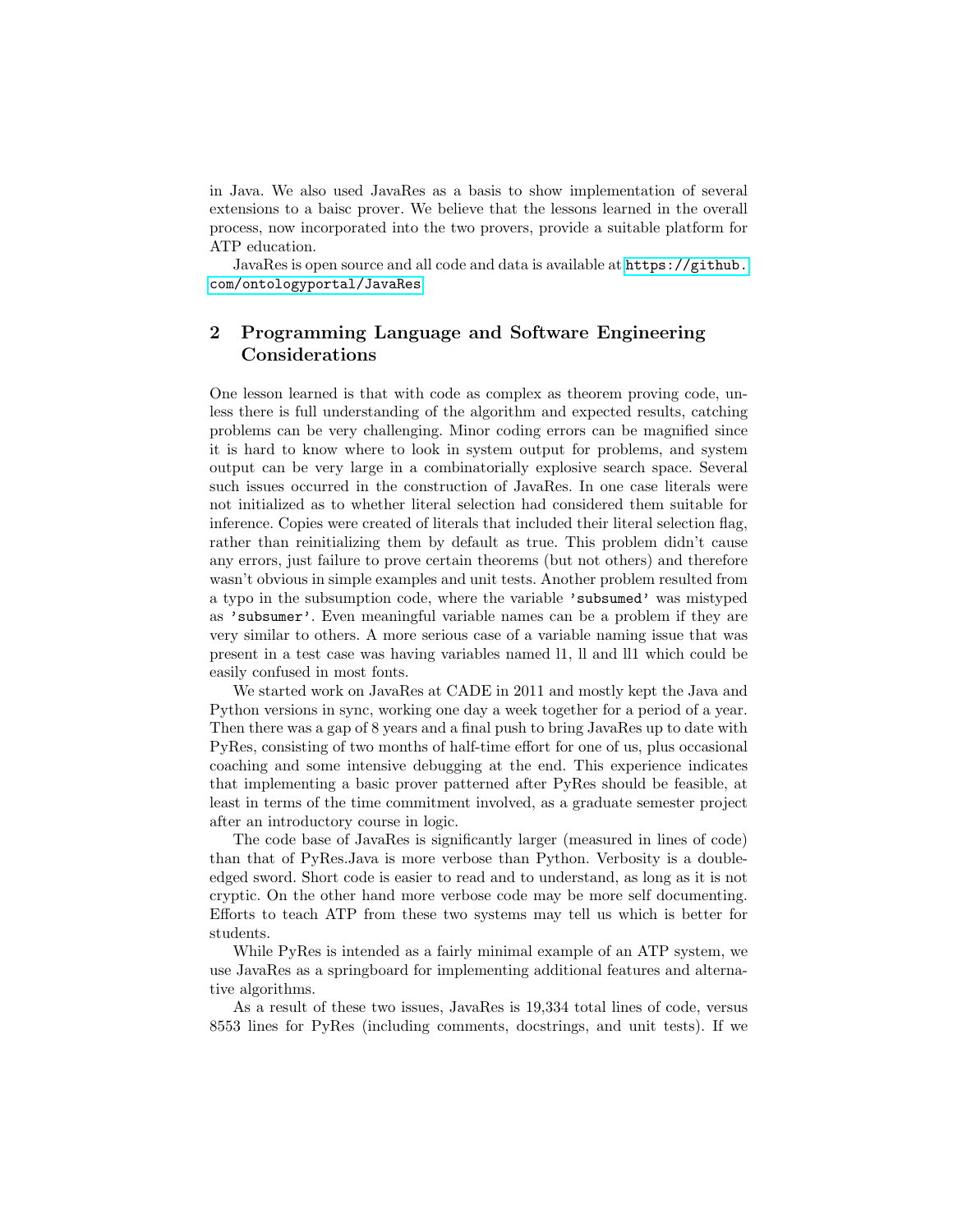only count actual production code, there are 7508 lines of effective code for JavaRes and only 3681 lines of effective code in PyRes. It is likely that after this experience, refactoring and reimplementation could reduce this discrepancy, which points simply to inexperience being at least partly the cause of more verbose and less elegant code.

#### 2.1 Clause Selection, Indexing, Heuristics, SInE and other Features

JavaRes includes all the optimization strategies in PyRes. For clause selection it implements two methods, which can be combined. The most basic is a firstin-first-out (FIFO) strategy that will eventually try every clause. However, this is rarely optimal. A symbol-counting strategy picks the clause with the fewest symbols. This is often a good strategy but in many cases it will fail because larger clauses may never be considered. The most successful simple strategy turns out to be a combination of the two, where the smallest symbol count is tried five times and then FIFO is tried once. This results in a strong bias to smaller clauses while ensuring that all clauses will eventually be tried. JavaRes also supports a more conservative stregy of two tries with the smallest symbol for every one try of the FIFO stack. Other combinations are possible with a small change to the code.

JavaRes supports indexing for subsumption and resolution. Subsumption removes clauses from the set of clauses to be processed (called "forward subsumption") and from the set already processed ("backwards subsumption") thereby decreasing the problem search space. More general clauses subsume more specific ones.

Indexing employs records with signs and predicate symbols only, so that potential clauses can be accepted or rejected more rapidly than attempting unification. In resolution, literals of opposite sign may resolve, as opposed to subsumption in which those of the same sign potentially subsume. Resolution and subsumption therefore have separate indexes.

JavaRes also implements PyRes' approach to literal selection. A naive approach to resolution has to compare every literal in a resolver to every literal in the proposed resolvant to see if they unify but have opposite signs. Optimizations other than this exhaustive approach can have an impact. We implement five strategies: choose simply the first literal, the largest literal, the smallest number of constants and variables, the smallest number of variables and finally, a combined strategy that picks an equation of two variables, if present, or the smallest number of variables or if those are equal then the largest number of symbols. Largest literal selection is the default strategy.

For large theories, JavaRes has implemented the SInE algorithm[\[4\]](#page-5-6) that has proven to be the dominant approach in the LTB division of the CASC competition.

JavaRes can also parse the first order portion of SUO-KIF syntax used with the SUMO knowledge base that is arguably a much more friendly syntax for theory authoring, especially for complex or nested axioms, than TPTP. The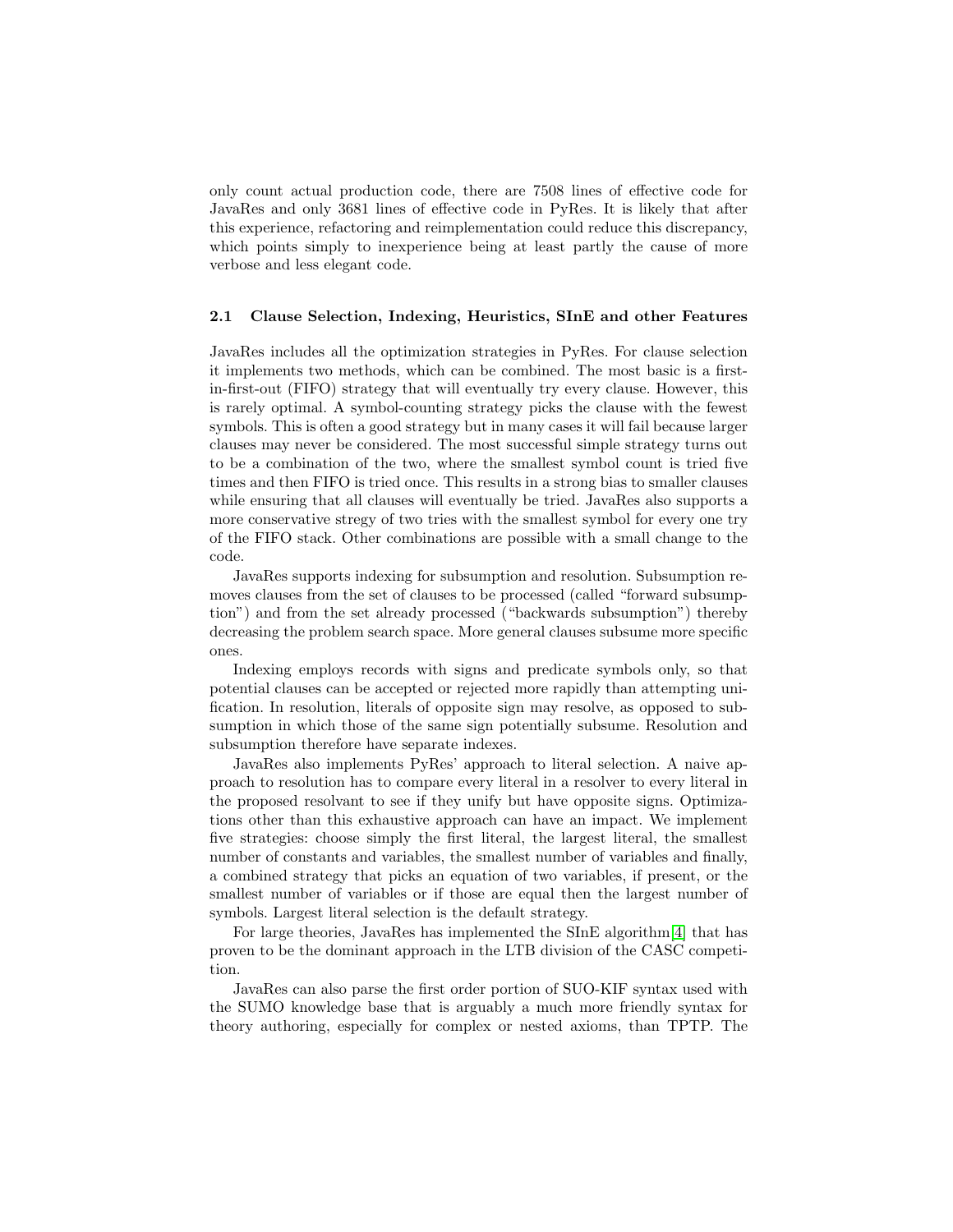JavaRes data structures used for ATP with the different surface syntax of SUMO are identical with TPTP.

# 3 Testing and Examples

It is very valuable to have many examples. When examples are implemented as unit tests they catch bugs as well as explain how the algorithms are supposed to work at each stage. The example provide a sense of purpose for each class, and are as valuable as the algorithms themselves. Often, just having a clear set of examples is sufficient to code at least some version of the algorithm needed. Adding more tests and examples has been a key benefit of the implementation of JavaRes, as it showed what obscure bugs might appear, or what non-obvious errors might exist. For example, in an early version of unification, the implementation failed to consider all possible options, just returning a list of one set of substitutions, rather than all possible substitution. This problem didn't surface in testing until much later, but was easily explained with an example and test that should ensure that no future implementer will move forward with an implementation while being unaware of this issue, should it arise. Java tests are implemented in the jUnit framework. Whereas Python coders add tests at the end of each class, in Java tests are separated into their own classes.

One of the lessons from implementing JavaRes is that one can never have too many tests. A number of bugs, mostly from typographical errors, were not evident in the unit tests and only appeared once tested on some of the larger problems in the TPTP. Even smaller TPTP problems could lead to false confidence, since several successful paths to a contradiction often exist and only on problems that are challenging will the absence of a particular component of proving, such as forward subsumption, be a critical issue.

We present the results in Table [1](#page-4-2) for different problem classes within TPTP: UEQ (unit problems with equality), CNE (clausal problems without equality), CEQ (clausal problem with equality, but excluding UEQ), FNE (FOF problems without equality) and FEQ (FOF problems with equality). Readers interested in performance of the systems in other than their best configuration can refer to our previous PyRes paper and we only present the systems here with their performance including indexing, subsumption and best clause selection strategy.

As with our earlier experiments with PyRes, testing was on StarExec Miami, a spin-off of the original StarExec project [\[16\]](#page-5-7). StarExec proved to be an essential resource for scaling up testing as it is not practical to run all ~24,000 available tests for 300 seconds each on a laptop, or to load it so heavily with theorem proving that no other work can be done. Even so, running an experiment of this sort can take 24 hours of clock time, unless there is no other load on the system. It was tempting, too early in the development process, to run the full set of TPTP tests. After several abortive attempts, a much smaller set of problem tests was used to create an integration test suite that was more comprehensive that unit tests, nearly as fast, and certainly much faster than an indiscriminate run on all available TPTP problems.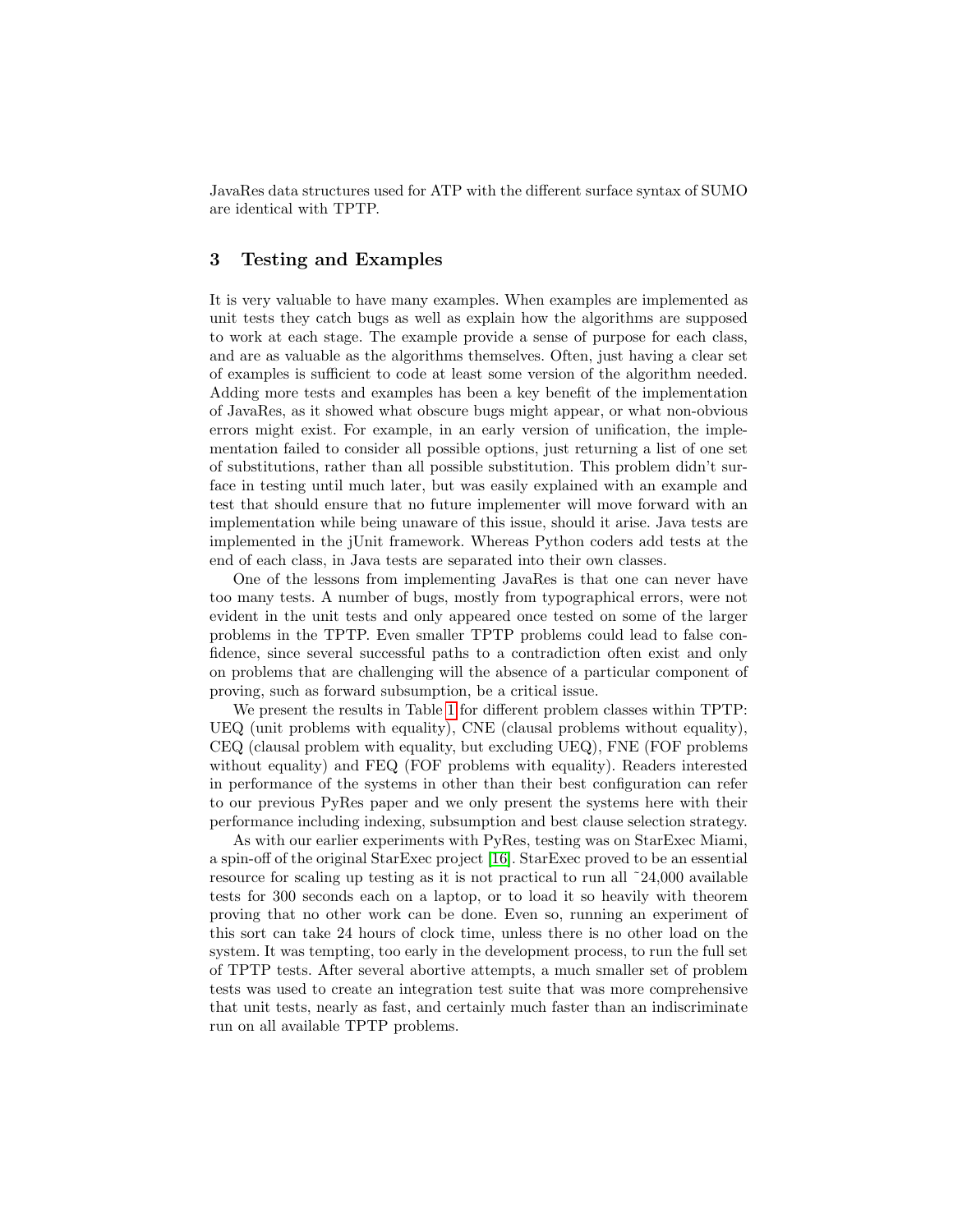The StarExec machines were equipped with 256 GB of RAM and Intel Xeon CPUs running at 3.20 GHz. The per-problem time-limit was set to 300 seconds. TPTP 7.4 was used but only on problems also present in 7.2, to allow for continuity with the measurements in our earlier paper on PyRes.

JavaRes begins to approach the performance of Prover9 on problems without equality. It is markedly inferior to E and especially so on problems with equality. Implementing the JavaRes/PyRes approach to ATP in C or  $C_{++}$  would likely result in further speed improvements.

| Category                   |        | UEQ CNE CEQ FNE FEQ |                           |        |      | All                |
|----------------------------|--------|---------------------|---------------------------|--------|------|--------------------|
| Class size                 | (1193) | (2383)              | (4442)                    | (1771) |      | $(6305)$ $(16094)$ |
| PyRes                      | 113    | 945                 | 499                       | 632    | 725  | 2914               |
| JavaRes                    | 148    | 1107                | 644                       |        |      | 737 1617 4253      |
| E.2.4                      | 813    |                     | 1939 2648 1484 4054 10938 |        |      |                    |
| Prover <sub>9</sub> -1109a | 728    | 1316                | 1678                      | 709    | 2001 | 6432               |
| LeanCoP 2.2                | 6      | $\mathbf{0}$        | $\mathbf{0}$              | 969    | 1826 | 2801               |

<span id="page-4-2"></span>Table 1. JavaRes and PyRes problem correctness (E, Prover9 and leanCoP for comparison)

### 4 Conclusion and Future Work

The experience of JavaRes has shown that it is possible to use PyRes as the basis for a new theorem prover implementation in about three person months of work, albeit with some coaching, and for someone already familiar with TPTP, as a user of TPTP and with FOL generally. The experience has shown us how to improve the clarity of the code, and expand code comments and unit tests.

With an implementation in Java, it should be easier to integrate the prover with existing tools to support special cases that apply to SUMO development, since its existing Sigma tool set [\[10\]](#page-5-8) and SUMOjEdit editor [\[9\]](#page-5-9) are also written in Java.

Acknowledgement: Thanks to Geoff Sutcliffe for his work on, and advice about, StarExec and TPTP, which allowed us to test our work.

## References

- <span id="page-4-1"></span>1. Bachmair, L., Ganzinger, H.: Resolution theorem proving. In: Robinson, A., Voronkov, A. (eds.) Handbook of automated reasoning, vol. I, chap. 2, pp. 19– 99. Elsevier (2001)
- 2. Chalupsky, H., Russ, T.A.: Whynot: Debugging failed queries in large knowledge bases. In: Proceedings of the 14th Conference on Innovative Applications of Artificial Intelligence - Volume 1. p. 870–877. IAAI'02, AAAI Press (2002)
- <span id="page-4-0"></span>3. Harrison, J.: Handbook of Practical Logic and Automated Reasoning. Cambridge University Press, New York, NY, USA, 1st edn. (2009)